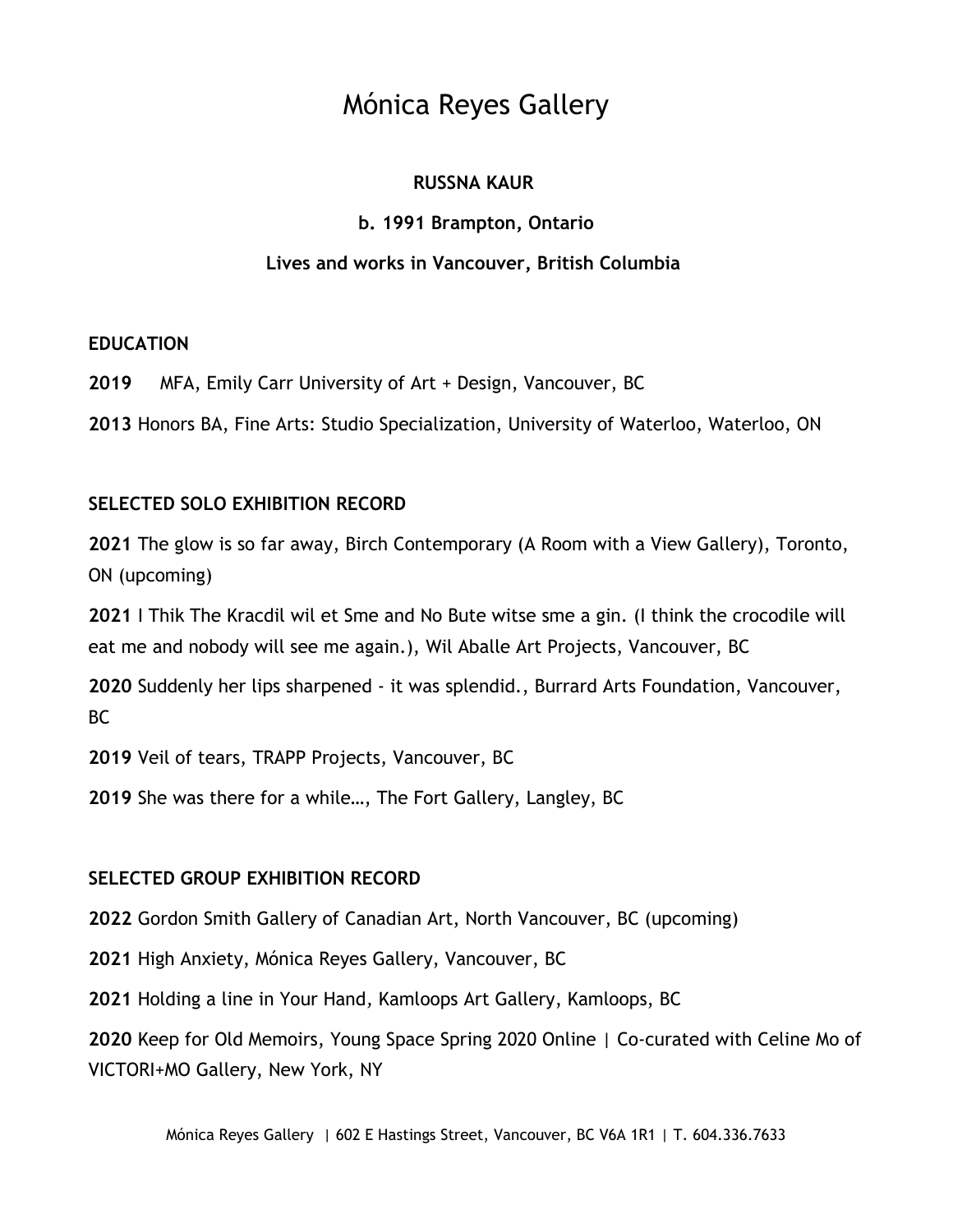Leaning Out of Windows, Emily Carr University of Art + Design, Vancouver, BC

"the heart is the origin of your worldview" (Sister Co-Resistor), Art Toronto (Cooper Cole), Toronto, ON

Introspection: MFA Thesis Show, Emily Carr University of Art + Design, Vancouver, BC

Savour: Art Auction, Richmond Art Gallery, Richmond, BC

Understory, Ground Floor Art Centre, Vancouver, BC

PLUS Art Fair: National MFA Exhibition, Gladstone Hotel, Toronto, ON

 Polyphony: MFA 2019 Interim Exhibition, Emily Carr University of Art + Design, Vancouver, BC

ECUAD Student Sale, Emily Carr University of Art + Design, Vancouver, BC

Art Show & Sale, Art Gallery of Hamilton, Hamilton, ON

The Artist Project, Better Living Centre, Toronto, ON

Toronto Design Offsite Festival, Art Interiors, Toronto, ON

The Artist Project, Better Living Centre, Toronto, ON

- Toronto Outdoor Art Exhibition, Nathan Phillips Square, Toronto, ON
- Exposure, Project Gallery, Toronto, ON
- Toronto Outdoor Art Exhibition, Nathan Phillips Square, Toronto, ON
- CONTACT: Dark Room 2.0, Gallery 918, Toronto, ON
- Cadenza, Undergraduate Thesis Show, University of Waterloo, Waterloo, ON

### **ARTIST TALKS**

- Q & A Graduate Studies, University of Waterloo, Waterloo, ON
- Panel discussion: Holding a line in your hand, Kamloops Art Gallery, Kamloops, BC
- Boren Banner Series: Russna Kaur, Frye Art Museum, Seattle, WA

Mónica Reyes Gallery | 602 E Hastings Street, Vancouver, BC V6A 1R1 | T. 604.336.7633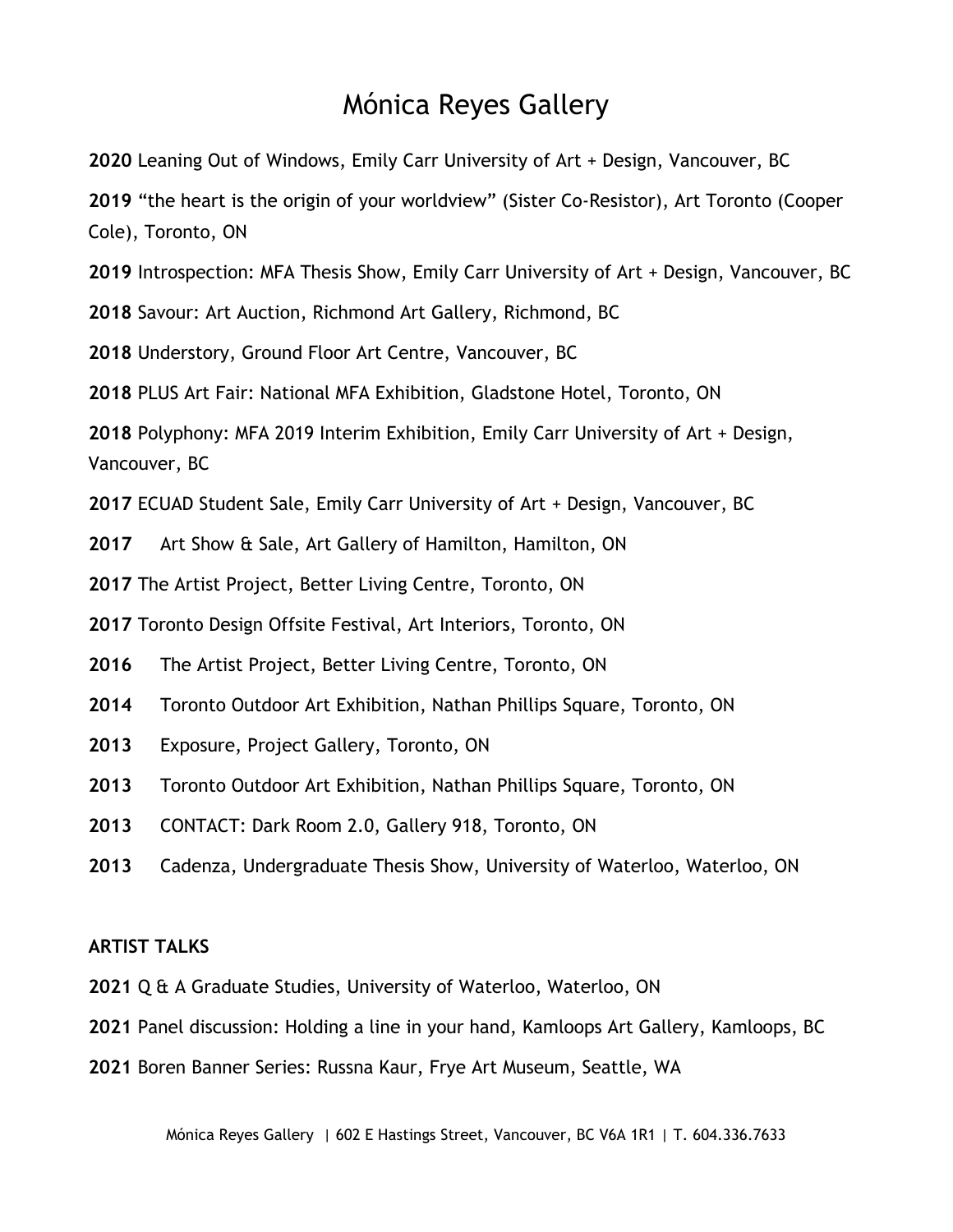- On A.I.R. Podcast, Centrum Residencies, Port Townsend, WA
- BAF Insight: Spring 2020, Burrard Arts Foundation, Vancouver, BC
- A Room With A View Podcast, Toronto, ON
- Artist Salon Series: Panel Discussion, Richmond Art Gallery, Richmond, BC
- Guest Artist, Artist Talk: Art and Business, Lab B, Brampton, ON

### **RESIDENCIES**

- Centrum Emerging Artist Residency, Port Townsend, Washington
- Burrard Arts Foundation Artist Residency, Vancouver, BC
- Summer Residency Program, Spark Box Studio, Picton, ON
- Summer Residency Program, Spark Box Studio, Picton, ON

#### **COLLECTIONS**

- OvareGroup, Louisville, KY
- Audain Art Museum, Whistler, BC
- Vancouver Art Gallery, Vancouver, BC

 VGH & UBC Hospital Foundation, Gordon & Leslie Diamond Health Care Centre, Vancouver, BC

- Human Resources, Emily Carr University of Art + Design, Vancouver, BC
- Deloitte, Toronto, ON
- Brampton City Hall, Mayor's Office, Brampton, ON
- Member of Parliament: Brampton North, Head Office, Brampton, ON
- Colart Collection*.* , Town of Mont-Royal, QC
- University of Waterloo: Stratford Campus, Stratford, ON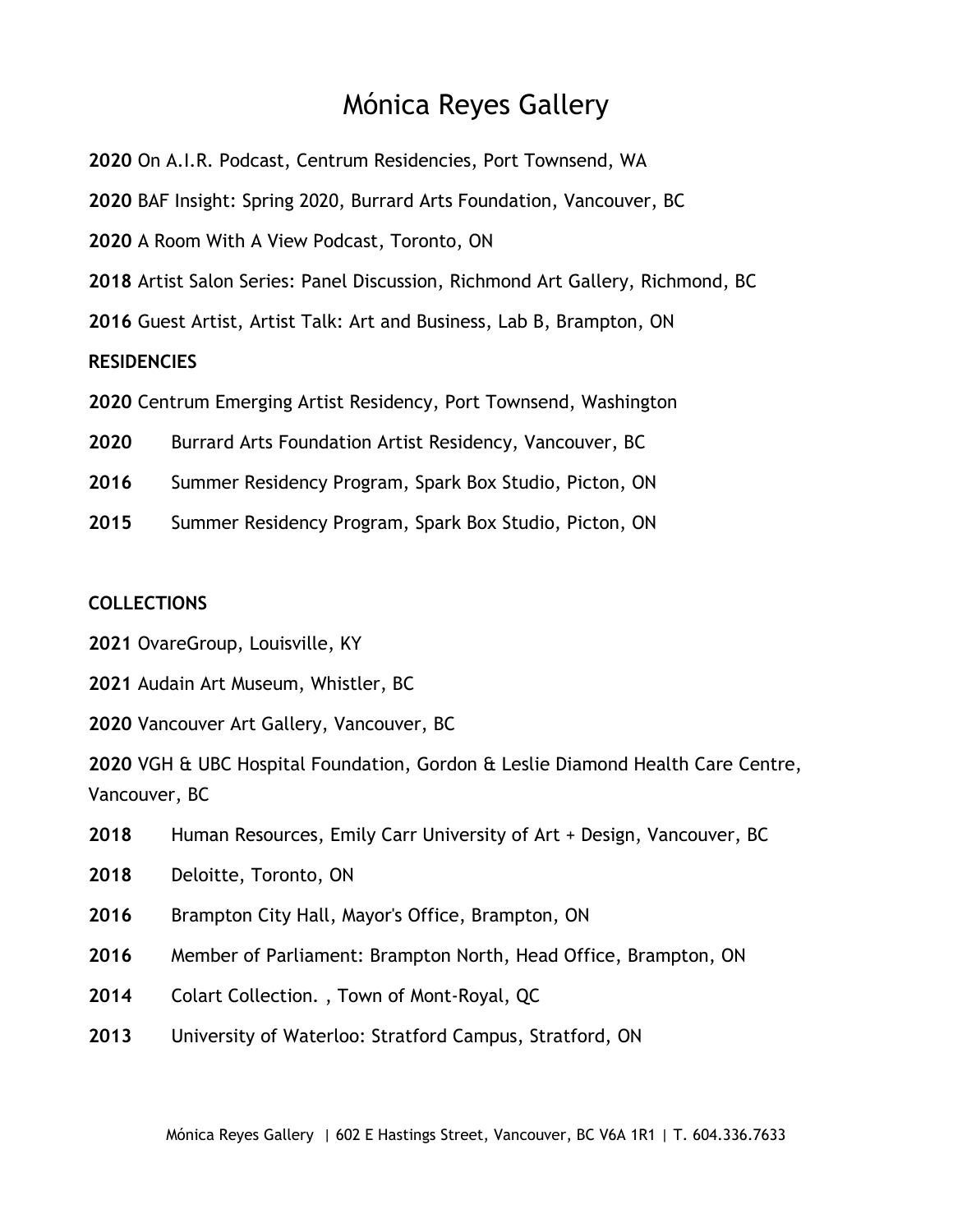#### **COMMISSIONS + AUCTIONS**

**2021** Boren Banner Series Public Art, Frye Art Museum, Seattle, WA

**2021** Art Auction 2021, The Polygon Gallery, North Vancouver, BC

**2021** Splash Art Auction, Arts Umbrella, Vancouver, BC

**2021** Burrard Arts Foundation Alumni Exhibition/Auction, Vancouver, BC

**2018** No. 3 Rd Art Column Public Art Commission, City of Richmond, Richmond, BC

#### **PUBLICATIONS**

**2021** Kamloops Art Gallery Publication

**2021** *Russna Kaur, Selected Works from 2019-2021*, The Capilano Review, Vancouver, BC.

**2021** Cadloff, Emily Baron, *More than virtual: How universities have embraced pandemic learning*, Macleans.ca.

**2021** Grauer, Perrin, *Vancouver Art Gallery Acquires Towering Painting by Russna Kaur*, Emily Carr University of Art + Design Alumni News.

**2020** Dragomir, Ada, *The Shrugging Lady Emoji and Russna Kaur's Abstractions*, Femme Art Review.

**2020** Jambhekar, Neha. *Editors' Picks: 14 Things Not to Miss in the Virtual Art World This Week* ("Keep for Old Memoirs" at Young Space), artnet news.

**2020** Scott, Hannah. *Richmond Artist Gets 2020 Residency,* Richmond Sentential, Richmond, BC

**2020** *Russna Kaur Wins Tanabe Prize,* Galleries West, Vancouver, BC

**2019** Uytdewilligen, Ryan. *Richmond artist takes over Fort Gallery… for a while…,* Langley Advance Times, Langley, BC

**2018** Xiong, Daisy. *Art Pillars Explore Migration*, Richmond News Article (A24), Richmond, BC

Mónica Reyes Gallery | 602 E Hastings Street, Vancouver, BC V6A 1R1 | T. 604.336.7633